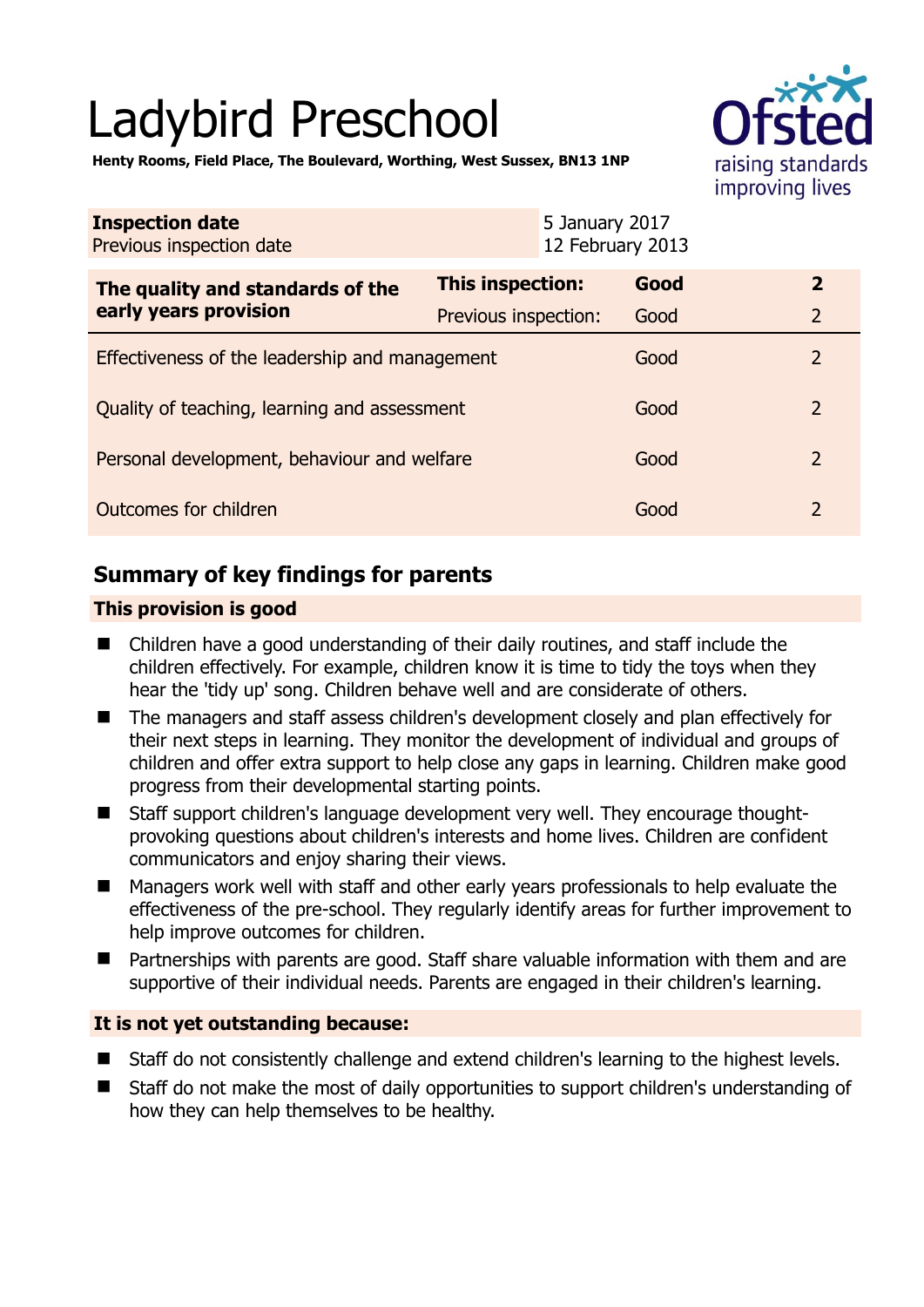## **What the setting needs to do to improve further**

#### **To further improve the quality of the early years provision the provider should:**

- make the most of opportunities to consistently challenge and extend children's learning
- $\blacksquare$  provide further opportunities to support children's understanding of healthy lifestyles.

#### **Inspection activities**

- The inspector observed teaching practices and the impact these have on children's learning.
- The inspector held discussions with the manager, staff, children and parents.
- The inspector read some of the setting's documentation, including the safeguarding policy and procedures.
- The inspector sampled children's development information and records.
- The inspector completed a joint observation with the manager and discussed children's play, learning and progress.

#### **Inspector**

Ben Parsons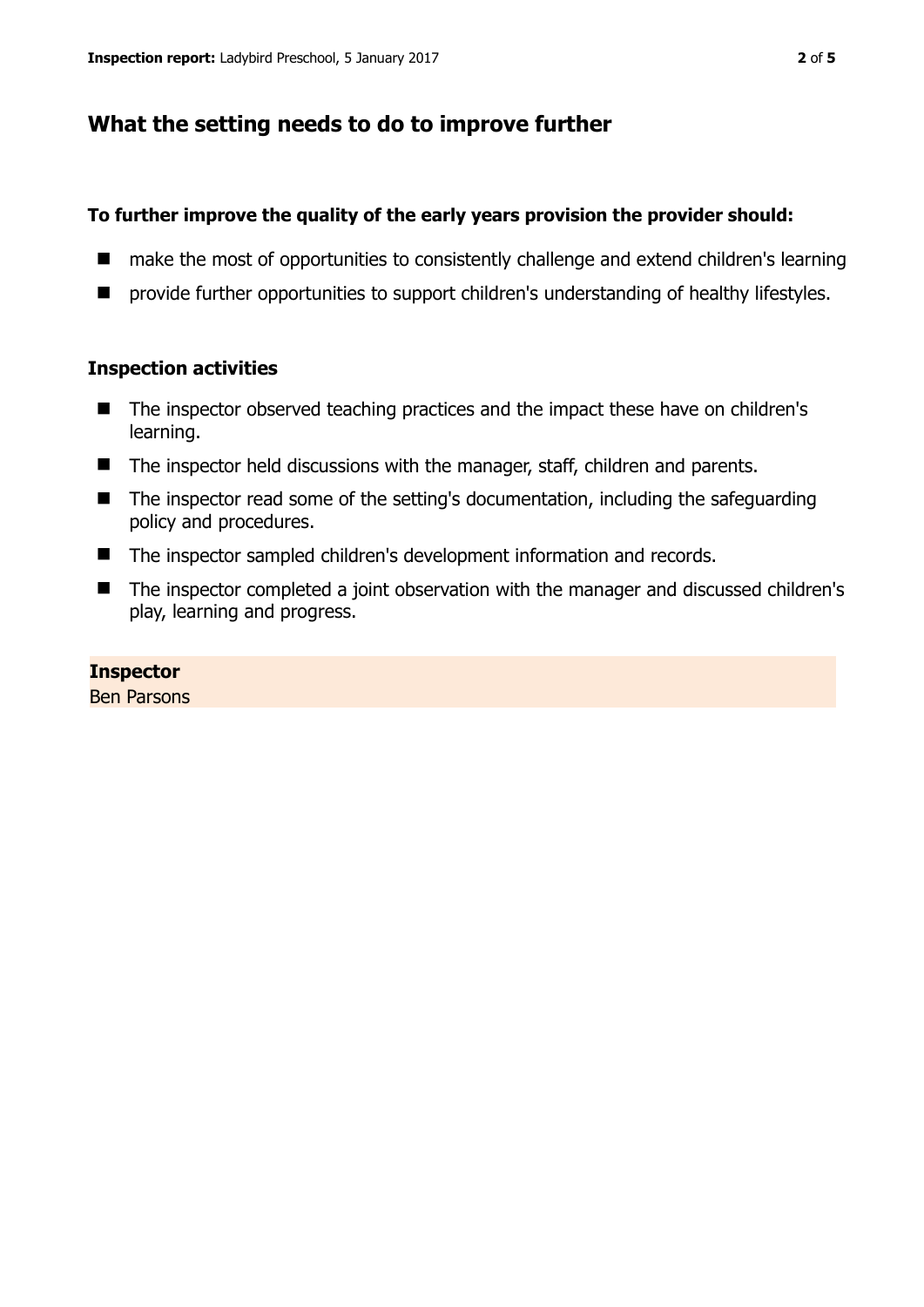## **Inspection findings**

#### **Effectiveness of the leadership and management is good**

The managers work well together and successfully lead the enthusiastic staff team. They encourage the views of parents and make positive changes to improve the experiences of the children. For example, they have introduced daily 'letter and sound' sessions to help children's early literacy skills. The managers have regular meetings with staff to discuss their practice and offer further training to help improve their skills. For example, after attending recent training staff have introduced new ideas to support children's imagination and creativity during play. Safeguarding is effective. All staff are up to date with current legislation and procedures and fully understand their responsibility to protect children. They know who to contact if they have any concerns about children's welfare.

#### **Quality of teaching, learning and assessment is good**

Staff know children well and plan enjoyable activities that engage and motivate them in their learning. They support children's mathematical skills well. For example, they encouraged children to recognise and hunt for numbers in the garden. Children also enjoyed comparing the colours of plates during snack time and counting how many of each colour there were. Overall, staff encourage children's thinking effectively. For instance, children enjoyed talking about how they could make different meals in the role play kitchen. Staff support children's early writing skills well and children enjoy drawing. Staff share good information with local schools and children are well prepared for their eventual move.

#### **Personal development, behaviour and welfare are good**

Children enjoy making choices in their play and enthusiastically settle into the pre-school. They have trusting and positive bonds with staff and are happy, safe and secure. Staff are good role models for children. Children learn to share and take turns. For example, they happily pass each other paint to make sure they all have the colours they need. Children are very confident and have a strong sense of self-esteem. For example, they confidently talk in front of the other children at group time, sharing recent experiences. Staff support children's physical well-being effectively. Children enjoy regular outdoor play and exercise in the well-resourced garden. For example, they carefully complete balance beams.

## **Outcomes for children are good**

Children have positive attitudes towards learning and spend a good time engaged in their play. They have a good awareness of safety. For example, children carefully ride scooters around an outdoor track and know that red means stop and green means go. Children pay attention to detail as they draw and paint and enjoy describing their pictures. They show good imagination during role play and are very independent, such as when pouring their drinks and dressing themselves for the garden. Children have a secure understanding of technology, such as when using toy laptops to pretend to send emails.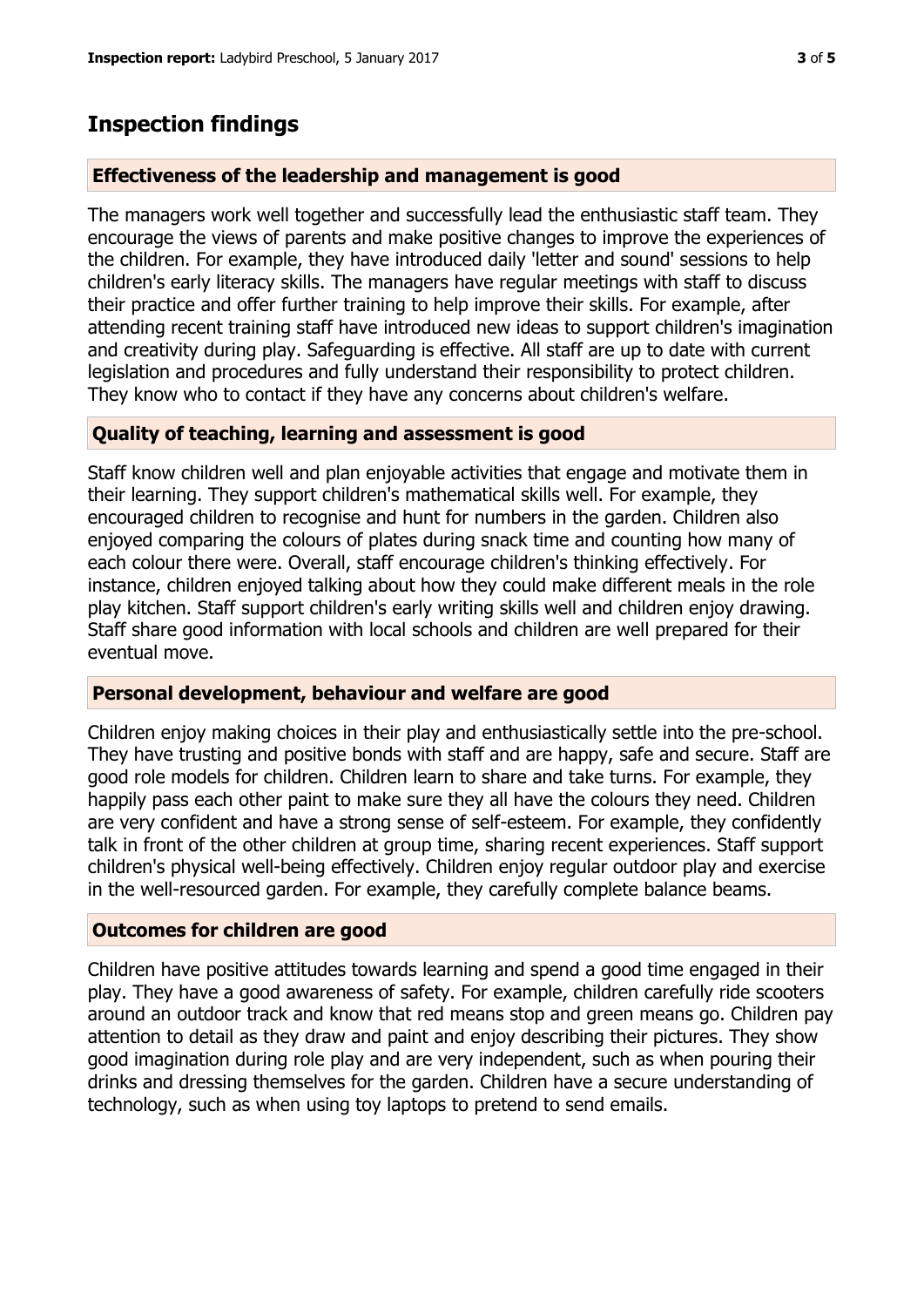## **Setting details**

| Unique reference number                             | EY377543                        |  |
|-----------------------------------------------------|---------------------------------|--|
| <b>Local authority</b>                              | <b>West Sussex</b>              |  |
| <b>Inspection number</b>                            | 1062197                         |  |
| <b>Type of provision</b>                            | Sessional provision             |  |
| Day care type                                       | Childcare - Non-Domestic        |  |
| <b>Registers</b>                                    | Early Years Register            |  |
| <b>Age range of children</b>                        | $2 - 4$                         |  |
| <b>Total number of places</b>                       | 31                              |  |
| <b>Number of children on roll</b>                   | 45                              |  |
| Name of registered person                           | Ladybird Pre School Partnership |  |
| <b>Registered person unique</b><br>reference number | RP905977                        |  |
| Date of previous inspection                         | 12 February 2013                |  |
| <b>Telephone number</b>                             | 07746 480 405                   |  |

Ladybird Preschool registered in 2008. It operates in Goring-by-Sea, West Sussex. The pre-school is open Monday to Friday from 9am until 3pm during term time only. The setting employs nine staff, of whom one holds early years professional status and seven hold an appropriate early years qualification at level 3. The setting receives funding for the provision of free early education for children aged two, three and four years.

This inspection was carried out by Ofsted under sections 49 and 50 of the Childcare Act 2006 on the quality and standards of provision that is registered on the Early Years Register. The registered person must ensure that this provision complies with the statutory framework for children's learning, development and care, known as the early years foundation stage.

Any complaints about the inspection or the report should be made following the procedures set out in the guidance 'Complaints procedure: raising concerns and making complaints about Ofsted', which is available from Ofsted's website: www.gov.uk/government/organisations/ofsted. If you would like Ofsted to send you a copy of the guidance, please telephone 0300 123 4234, or email enquiries@ofsted.gov.uk.